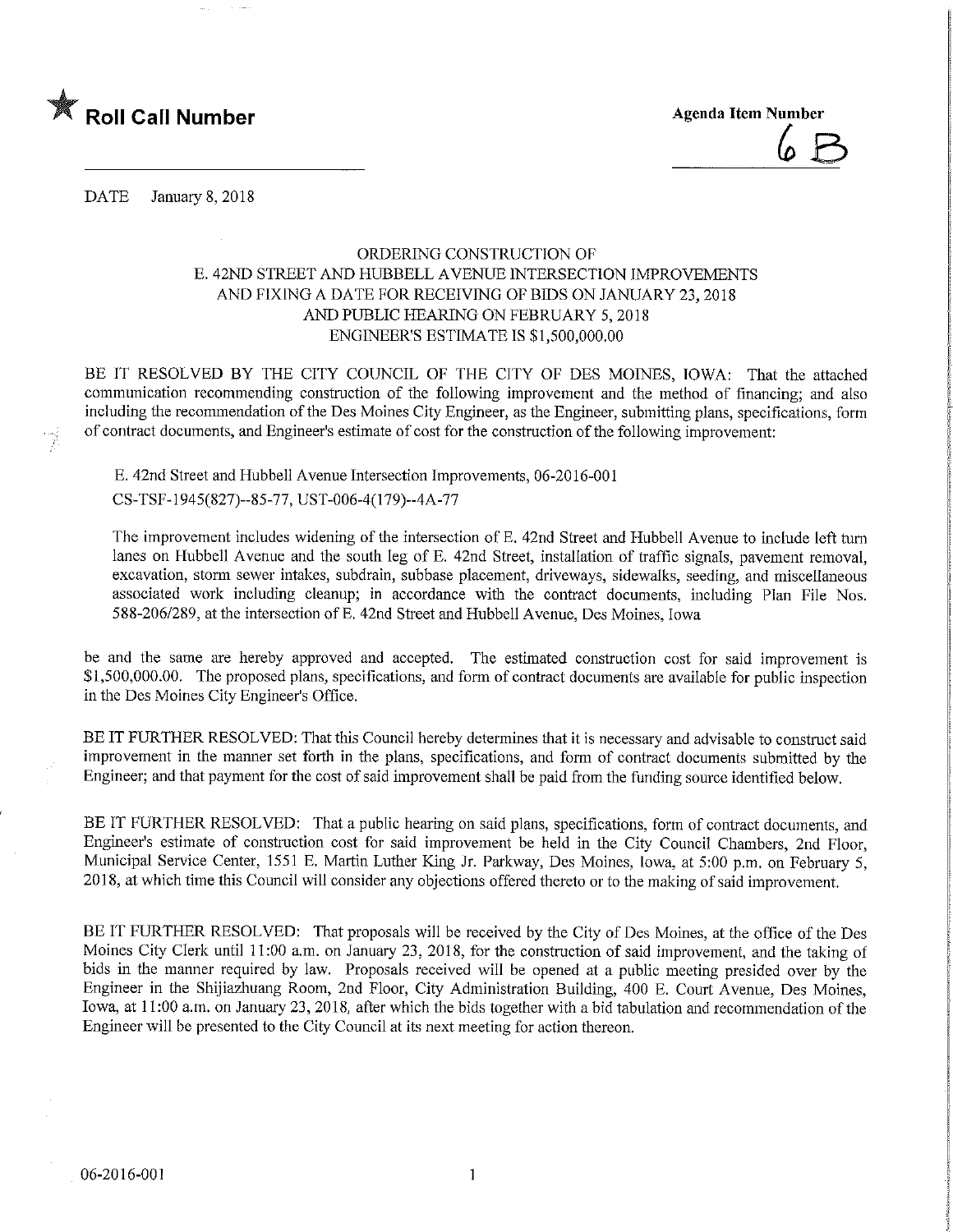

DATE January 8, 2018

BE IT FURTHER RESOLVED: That the City Clerk is further directed to publish a Public Notice of Storm Water Discharge in the Des Moines Register and The Business Record as required by the Iowa Department of Natural Resources.

BE IT FURTHER RESOLVED: That the City Manager be and is hereby authorized and directed to certify the "Notice of Intent for NPDES Coverage under General Permit No. 2 for Storm Water Discharges associated with Industrial Activity for Construction Activities" on behalf of the City of Des Moines and submit said document to the Iowa Department of Natural Resources with appropriate application and permit fees.

BE IT FURTHER RESOLVED: That an appropriate Notice to Bidders for said improvement be posted, and Notice of Public Hearing for said improvement be published in the Des Moines Register, all as provided and directed by Chapter 26 and/or 314, Code of Iowa.

(City Council Communication Number  $\mathbf{18}-\mathbf{018}$  attached.)

Moved by to adopt.

Kathleen Vanderpool Deputy City Attorney

FORM APPROVED: THE RESERVED OF THE RESERVED OF THE RESERVED OF THE RESERVED OF THE RESERVED OF THE RESERVED OF THE RESERVED OF THE RESERVED OF THE RESERVED OF THE RESERVED OF THE RESERVED OF THE RESERVED OF THE RESERVED OF

Robert L. Fagen Des Moines Finance Director

Funding Source: 2017-2018 CIP, Page Streets - 11, East 42nd and Hubbell Ave Intersection Improvements, ST257, Being: \$500,000 (Max) in Iowa DOT Traffic Safety Improvement Funds under CS-TSF-1945(827)--85-77; \$200,000 (Max) in Iowa DOT Urban State Fraffic Engineering Program (USTEP) Funds (55% of eligible items with a max of \$200,000) under agreement UST-006-4(179)--4A-77; \$150,000 in funds from Fed Title 23 Land Sales, ST500; and the remaining \$650,000 in G.O. Bonds, ST257

| <b>COUNCIL ACTION</b> | YEAS | <b>NAYS</b> | Pass | <b>ABSENT</b> |
|-----------------------|------|-------------|------|---------------|
| <b>COWNIE</b>         |      |             |      |               |
| <b>BOESEN</b>         |      |             |      |               |
| COLEMAN               |      |             |      |               |
| GATTO                 |      |             |      |               |
| GRAY                  |      |             |      |               |
| MANDELBAUM            |      |             |      |               |
| WESTERGAARD           |      |             |      |               |
| <b>TOTAL</b>          |      |             |      |               |
| <b>MOTION CARRIED</b> |      |             |      | APPROVED      |

### **CERTIFICATE**

I, DIANE RAUH, City Clerk of said City hereby certify that at a meeting of the City Council of said City of Des Moines, held on the above date, among other proceedings the above was adopted.

IN WITNESS WHEREOF, I have hereunto set my hand and affixed my seal the day and year first above written.

2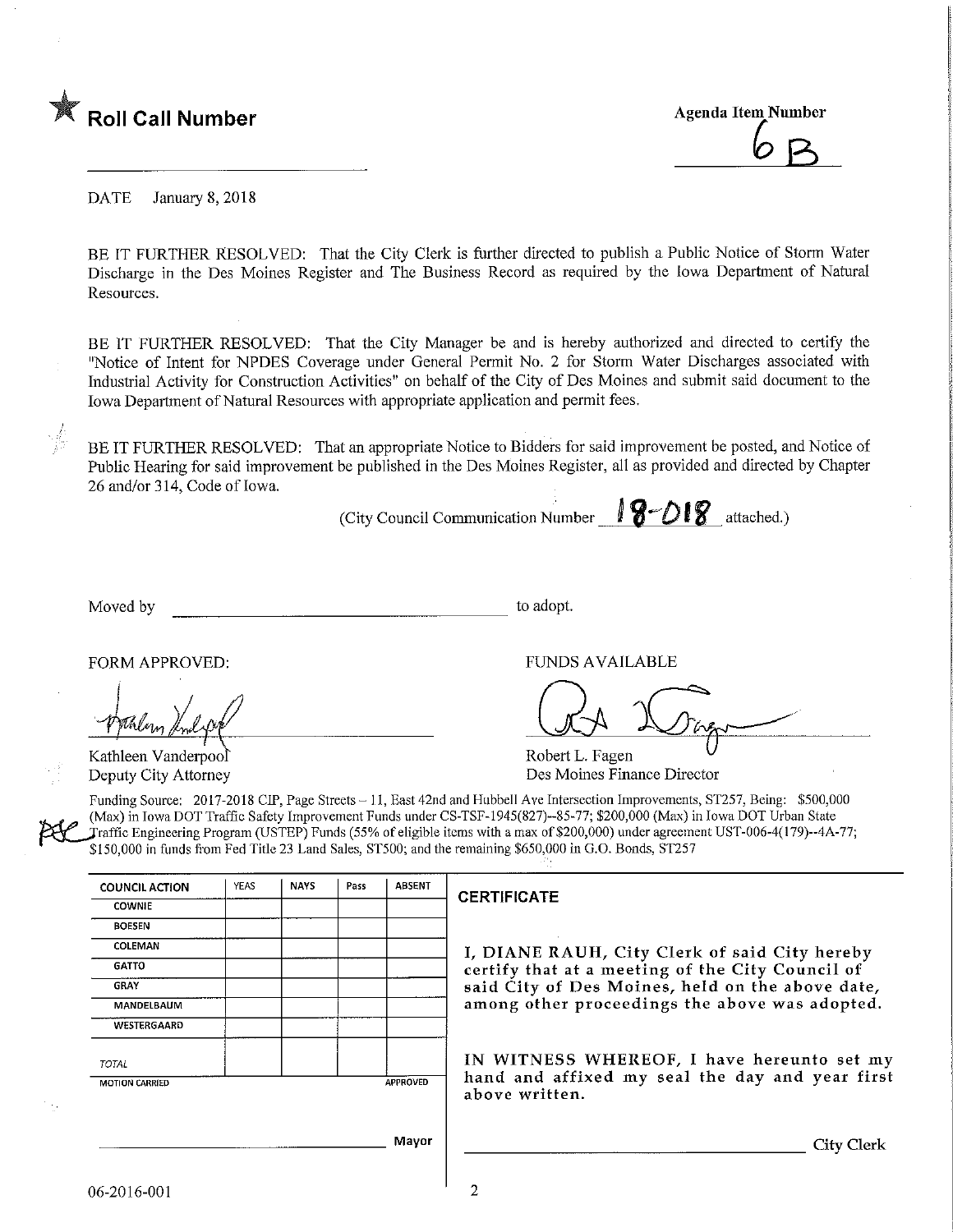## CONSTRUCTION ESTIMATE

#### DEPARTMENT OF ENGINEERING

CITY OF DES M01NES, IOWA

Activity ID 06-2016-001 iDOT PROJECT NO. CS-TSF-1945(827)~85-77DATE: 12/13/2017

# PROJECT: E. 42ND STREET AND HUBBELL AVENUE INTERSECTION IMPROVEMENTS

|      |                  |                                                                                               | <b>ESTIMATED UNITS</b> |                |            | <b>AMOUNT</b> |
|------|------------------|-----------------------------------------------------------------------------------------------|------------------------|----------------|------------|---------------|
| NO.  | <b>ITEM CODE</b> | <b>DESCRIPTION</b>                                                                            | <b>UNIT</b>            | <b>TOTAL</b>   | UNIT PRICE | <b>TOTAL</b>  |
| 0001 |                  | 2101-0850002 Clearing and Grubbing                                                            | <b>UNIT</b>            | 69.6           | \$70.00    | \$4,872.00    |
| 0002 |                  | 2102-2710070 Excavation, Class 10, Roadway and Borrow                                         | CY                     | 800            | \$15.00    | \$12,000.00   |
| 0003 |                  | 2105-8425005 Topsoil, Furnish and Spread                                                      | CY                     | 145            | \$25.00    | \$3,625.00    |
| 0004 | 2105-8425015     | Topsoil, Strip, Salvage and Spread                                                            | <b>CY</b>              | 805            | \$15.00    | \$12,075.00   |
| 0005 |                  | 2113-0001100 Subgrade Stabilization Material, Polymer Grid                                    | SY                     | 1785           | \$3.00     | \$5,355.00    |
| 0006 |                  | 2115-0100000 Modified Subbase                                                                 | <b>CY</b>              | 725            | \$60.00    | \$43,500.00   |
| 0007 |                  | 2123-7450020 Shoulder Finishing, Earth                                                        | <b>STA</b>             | 23.2           | \$550,00   | \$12,760.00   |
| 0008 |                  | 2201-0505080 Base, Standard or Slip Form P.C. Concrete, 8 In.                                 | SY                     | 1400           | \$70.00    | \$98,000.00   |
| 0009 |                  | 2213-2713300 Excavation, Class 13, For Widening                                               | <b>CY</b>              | 1155           | \$17.00    | \$19,635.00   |
| 0010 |                  | 2213-6745500 Removal of Curb                                                                  | <b>STA</b>             | 27.5           | \$10.00    | \$275.00      |
| 0011 |                  | 2213-7100400 Relocation of Mail Boxes                                                         | <b>EACH</b>            | $\overline{2}$ | \$300.00   | \$600.00      |
| 0012 |                  | 2214-5145150 Pavement Scarification                                                           | SY                     | 5170           | \$5.00     | \$25,850.00   |
| 0013 | 2301-1003080     | Standard or Slip-Form Portland Cement Concrete Pavement, QM-C, Class 3<br>Durability, 8 In.   | SY                     | 1600           | \$75.00    | \$120,000.00  |
| 0014 |                  | 2301-6911722 Portland Cement Concrete Pavement Samples                                        | <b>LS</b>              | $\mathbf{1}$   | \$2,500.00 | \$2,500.00    |
| 0015 | 2303-1031750     | Hot Mix Asphalt Standard Traffic, Base Course, 3/4 In. Mix                                    | <b>TON</b>             | 110            | \$90.00    | \$9,900.00    |
| 0016 | 2303-1042500     | Hot Mix Asphalt High Traffic, Intermediate Course, 1/2 In. Mix                                | <b>TON</b>             | 225            | \$90.00    | \$20,250.00   |
| 0017 | 2303-1043500     | Hot Mix Asphalt High Traffic, Surface Course, 1/2 In. Mix, No Special Friction<br>Requirement | <b>TON</b>             | 960            | \$100.00   | \$96,000.00   |
| 0018 |                  | 2303-1258283 Asphalt Binder, PG 58-28S, Standard Traffic                                      | <b>TON</b>             | 6.6            | \$500.00   | \$3,300.00    |
| 0019 |                  | 2303-1258284 Asphalt Binder, PG 58-28H, High Traffic                                          | <b>TON</b>             | 71.1           | \$500.00   | \$35,550.00   |
| 0020 |                  | 2303-6911000 Hot Mix Asphalt Pavement Samples                                                 | <b>LS</b>              | 1              | \$5,000.00 | \$5,000.00    |
| 0021 |                  | 2303-9093010 Hot Mix Asphalt, Driveway                                                        | SY                     | 1150           | \$70.00    | \$80,500.00   |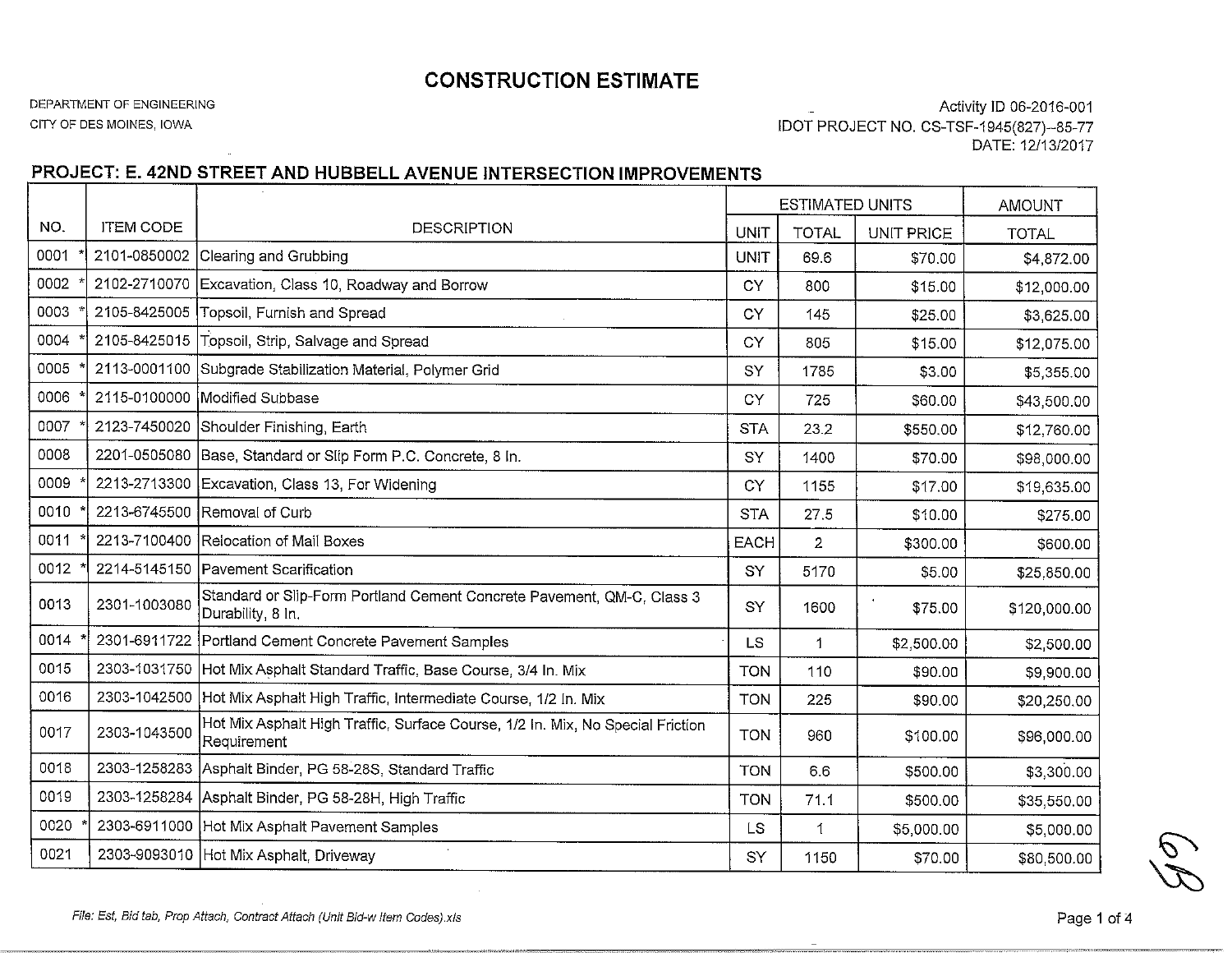|      |                  |                                                                                                  | <b>ESTIMATED UNITS</b> |                |             | <b>AMOUNT</b> |
|------|------------------|--------------------------------------------------------------------------------------------------|------------------------|----------------|-------------|---------------|
| NO.  | <b>ITEM CODE</b> | <b>DESCRIPTION</b>                                                                               | <b>UNIT</b>            | <b>TOTAL</b>   | UNIT PRICE  | <b>TOTAL</b>  |
| 0022 | 2315-8275025     | Surfacing, Driveway, Class A Crushed Stone                                                       | <b>TON</b>             | 250            | \$50.00     | \$12,500.00   |
| 0023 |                  | 2401-6750001 Removals, As Per Plan                                                               | LS                     | 1              | \$10,000.00 | \$10,000.00   |
| 0024 | 2430-0000100     | Modular Block Retaining Wall                                                                     | SF                     | 200            | \$40.00     | \$8,000.00    |
| 0025 |                  | 2435-0130404 Manhole, Sanitary Sewer, SW-304, Top Only                                           | <b>EACH</b>            | 4              | \$2,500.00  | \$10,000.00   |
| 0026 |                  | 2435-0140148 Manhole, Storm Sewer, SW-401, 48 In.                                                | <b>EACH</b>            | $\overline{2}$ | \$4,500.00  | \$9,000.00    |
| 0027 |                  | 2435-0250100   Intake, SW-501                                                                    | <b>EACH</b>            | $\overline{2}$ | \$4,000.00  | \$8,000.00    |
| 0028 | 2435-0250700     | Intake, SW-507                                                                                   | <b>EACH</b>            | $\overline{2}$ | \$8,000.00  | \$16,000.00   |
| 0029 | 2435-0251218     | Intake, SW-512, 24 In.                                                                           | <b>EACH</b>            | $\mathbf 1$    | \$2,000.00  | \$2,000.00    |
| 0030 |                  | 2435-0600010 Manhole Adjustment, Minor                                                           | <b>EACH</b>            | 3              | \$1,500.00  | \$4,500.00    |
| 0031 | 2502-8212036     | Subdrain, Longitudinal, (Shoulder) 6 In. Dia.                                                    | LF                     | 2313           | \$25.00     | \$57,825.00   |
| 0032 | 2502-8221006     | Subdrain Riser, 6 In., As Per Plan                                                               | <b>EACH</b>            | $\epsilon$     | \$500.00    | \$3,000.00    |
| 0033 |                  | 2502-8221303 Subdrain Outlet, DR-303                                                             | <b>EACH</b>            | 10             | \$400.00    | \$4,000.00    |
| 0034 | 2503-0114215     | Storm Sewer Gravity Main, Trenched, Reinforced Concrete Pipe (RCP), 2000D<br>(Class III), 15 In. | LF                     | 56             | \$125.00    | \$7,000.00    |
| 0035 | 2510-6745850     | Removal of Pavement                                                                              | SY                     | 2300           | \$15.00     | \$34,500.00   |
| 0036 | 2510-6750600     | Removal of Intakes and Utility Accesses                                                          | <b>EACH</b>            | $\overline{4}$ | \$1,200.00  | \$4,800.00    |
| 0037 | 2511-6745900     | Removal of Sidewalk                                                                              | SY                     | 390            | \$7.00      | \$2,730.00    |
| 0038 | 2511-7526004     | Sidewalk, P.C. Concrete, 4 In.                                                                   | SY                     | 590            | \$40.00     | \$23,600.00   |
| 0039 | 2511-7526006     | Sidewalk, P.C. Concrete, 6 In.                                                                   | SY                     | 39.1           | \$55.00     | \$2,150.50    |
| 0040 | 2511-7528101     | Detectable Warnings, Cast Iron                                                                   | SF                     | 137.7          | \$50.00     | \$6,885.00    |
| 0041 | 2512-1725156     | Curb and Gutter, P.C. Concrete, 1.5 Ft                                                           | <b>LF</b>              | 960            | \$45.00     | \$43,200.00   |
| 0042 | 2515-2475006     | Driveway, P.C. Concrete, 6 In.                                                                   | SY                     | 400            | \$65.00     | \$26,000.00   |
| 0043 | 2515-2475007     | Driveway, P.C. Concrete, 7 In.                                                                   | SY                     | 640            | \$80.00     | \$51,200.00   |
| 0044 | 2515-6745600     | Removal of Paved Drives                                                                          | SY                     | 3260           | \$8.00      | \$26,080.00   |
| 0045 | 2518-6910000     | Safety Closure                                                                                   | <b>EACH</b>            | 8              | \$250.00    | \$2,000.00    |
| 0046 |                  | 2519-1002048 Fence, Chain Link, 48 In. Height                                                    | LF                     | 180            | \$25.00     | \$4,500.00    |

Page 2 of 4

 $\mathscr{D}$ 

 $\sim$ 

 $\Delta$ 

 $\sim$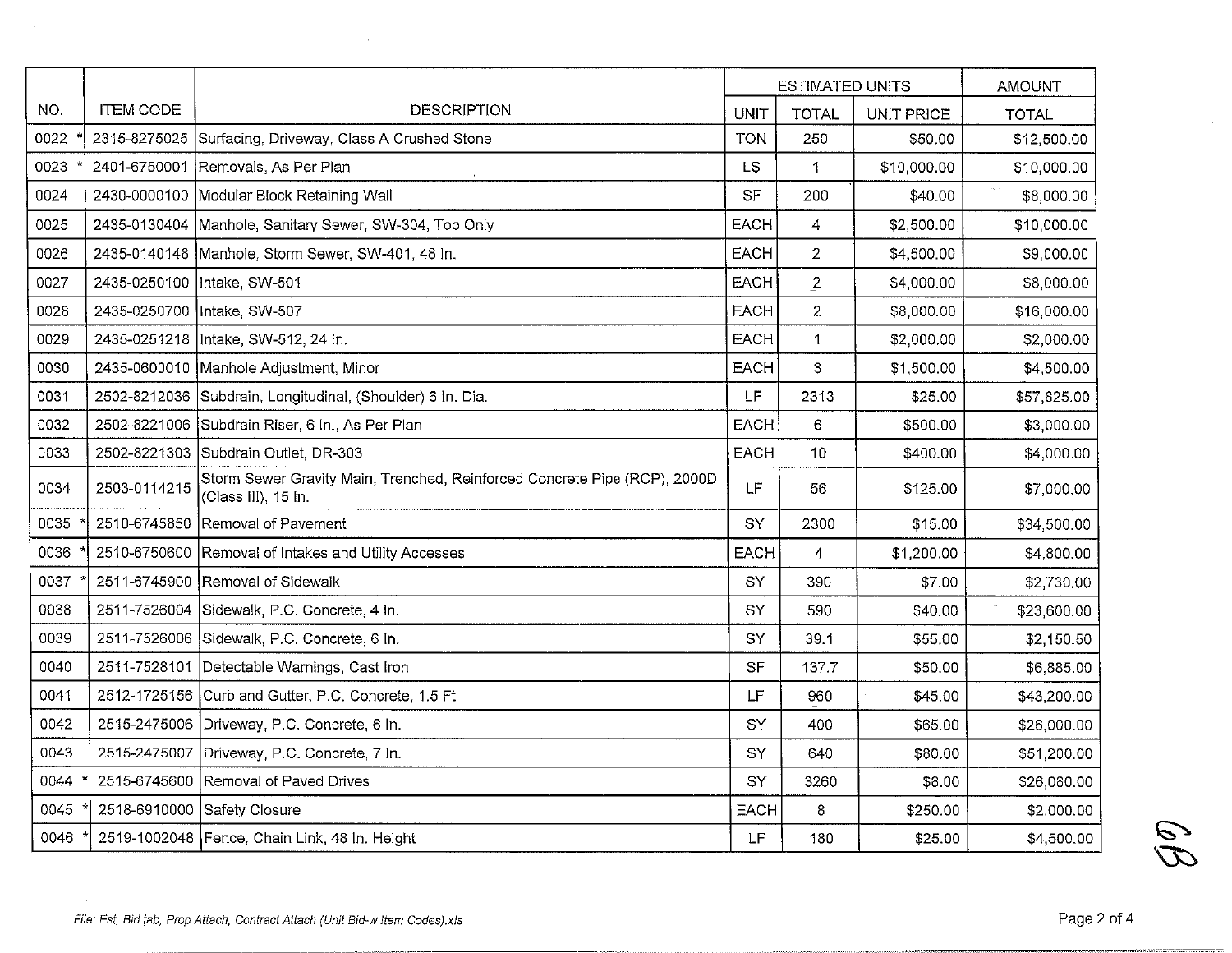|      |                              |                                                                        | <b>ESTIMATED UNITS</b> |                |                   | <b>AMOUNT</b> |
|------|------------------------------|------------------------------------------------------------------------|------------------------|----------------|-------------------|---------------|
| NO.  | <b>ITEM CODE</b>             | <b>DESCRIPTION</b>                                                     | <b>UNIT</b>            | <b>TOTAL</b>   | <b>UNIT PRICE</b> | <b>TOTAL</b>  |
| 0047 |                              | 2519-4200120 Removal of Fence, Chain Link                              | LF                     | 183            | \$5.00            | \$915.00      |
| 0048 |                              | 2519-4200190 Removal of Fence, Wood                                    | LF                     | 17             | \$6.00            | \$102.00      |
| 0049 | 2525-0000100                 | Traffic Signalization                                                  | <b>LS</b>              | 1              | \$220,000.00      | \$220,000.00  |
| 0050 |                              | 2527-9263109 Painted Pavement Marking, Waterborne or Solvent-Based     | <b>STA</b>             | 21.25          | \$100.00          | \$2,125.00    |
| 0051 | 2527-9263117                 | Painted Pavement Markings, Durable                                     | <b>STA</b>             | 19.65          | \$300.00          | \$5,895.00    |
| 0052 |                              | 2527-9263126   Permanent Tape Markings, Profiled Pavement Marking Tape | <b>STA</b>             | 62             | \$400.00          | \$24,800.00   |
| 0053 |                              | 2527-9263143 Painted Symbols and Legends, Durable                      | <b>EACH</b>            | 7              | \$250.00          | \$1,750.00    |
| 0054 |                              | 2527-9270111 Grooves Cut for Pavement Markings                         | <b>STA</b>             | 81.65          | \$100.00          | \$8,165.00    |
| 0055 |                              | 2527-9270120 Grooves Cut for Symbols and Legends                       | <b>EACH</b>            | $\overline{7}$ | \$200.00          | \$1,400.00    |
| 0056 | 2528-8445110 Traffic Control |                                                                        | <b>LS</b>              | 1              | \$25,000.00       | \$25,000.00   |
| 0057 |                              | 2528-8445113   Flagger, Uniformed Police Officer                       | <b>EACH</b>            | 10             | \$550.00          | \$5,500.00    |
| 0058 |                              | 2528-9290050 Portable Dynamic Message Sign (PDMS)                      | <b>CDAY</b>            | 28             | \$100.00          | \$2,800.00    |
| 0059 | 2533-4980005 Mobilization    |                                                                        | <b>LS</b>              | 1              | \$112,206.75      | \$112,206.75  |
| 0060 |                              | 2599-9999005 Collar Connection, RCP                                    | <b>EACH</b>            | 1              | \$1,500.00        | \$1,500.00    |
| 0061 |                              | 2599-9999005 Adjustment of Fixtures                                    | <b>EACH</b>            | 11             | \$750.00          | \$8,250.00    |
| 0062 |                              | 2599-9999005 New Water Meter Pit                                       | <b>EACH</b>            | 1              | \$5,000.00        | \$5,000.00    |
| 0063 |                              | 2599-9999005 Relocate Water Service Stop Box                           | EACH                   | 1              | \$500.00          | \$500.00      |
| 0064 |                              | 2599-9999005 New Stop Box Housing and New Stop Box Rod                 | <b>EACH</b>            | $\overline{2}$ | \$1,000.00        | \$2,000.00    |
| 0065 |                              | 2599-9999005 Check Depth of Water Service                              | <b>EACH</b>            | 5              | \$1,500.00        | \$7,500.00    |
| 0066 |                              | 2599-9999005 New Water Service                                         | <b>EACH</b>            | $\mathbf{1}$   | \$2,000.00        | \$2,000.00    |
| 0067 |                              | 2599-9999005 Lower Water Service                                       | <b>EACH</b>            | $\mathbf{1}$   | \$1,000.00        | \$1,000.00    |
| 0068 |                              | 2599-9999005 Lower Water Service With Copper                           | <b>EACH</b>            | 1              | \$1,500.00        | \$1,500.00    |
| 0069 |                              | 2599-9999005 Relocate Water Service                                    | EACH                   | 1              | \$1,000.00        | \$1,000.00    |
| 0070 |                              | 2599-9999005   Disconnect Water Service                                | <b>EACH</b>            | $\mathbf 1$    | \$500.00          | \$500.00      |
| 0071 | 2599-9999005                 | <b>Water Service Tap</b>                                               | EACH                   | $\mathbf 1$    | \$500.00          | \$500.00      |
| 0072 | 2599-9999009                 | <b>Tree Protection Fence</b>                                           | LF.                    | 250            | \$4.00            | \$1,000.00    |

 $\label{eq:2.1} \begin{split} \mathcal{L}_{\text{max}}(\mathbf{r}) & = \frac{1}{2} \sum_{i=1}^{N} \mathcal{L}_{\text{max}}(\mathbf{r}) \mathcal{L}_{\text{max}}(\mathbf{r}) \\ & = \frac{1}{2} \sum_{i=1}^{N} \mathcal{L}_{\text{max}}(\mathbf{r}) \mathcal{L}_{\text{max}}(\mathbf{r}) \mathcal{L}_{\text{max}}(\mathbf{r}) \mathcal{L}_{\text{max}}(\mathbf{r}) \mathcal{L}_{\text{max}}(\mathbf{r}) \mathcal{L}_{\text{max}}(\mathbf{r}) \mathcal{L}_{\text{max}}(\mathbf$